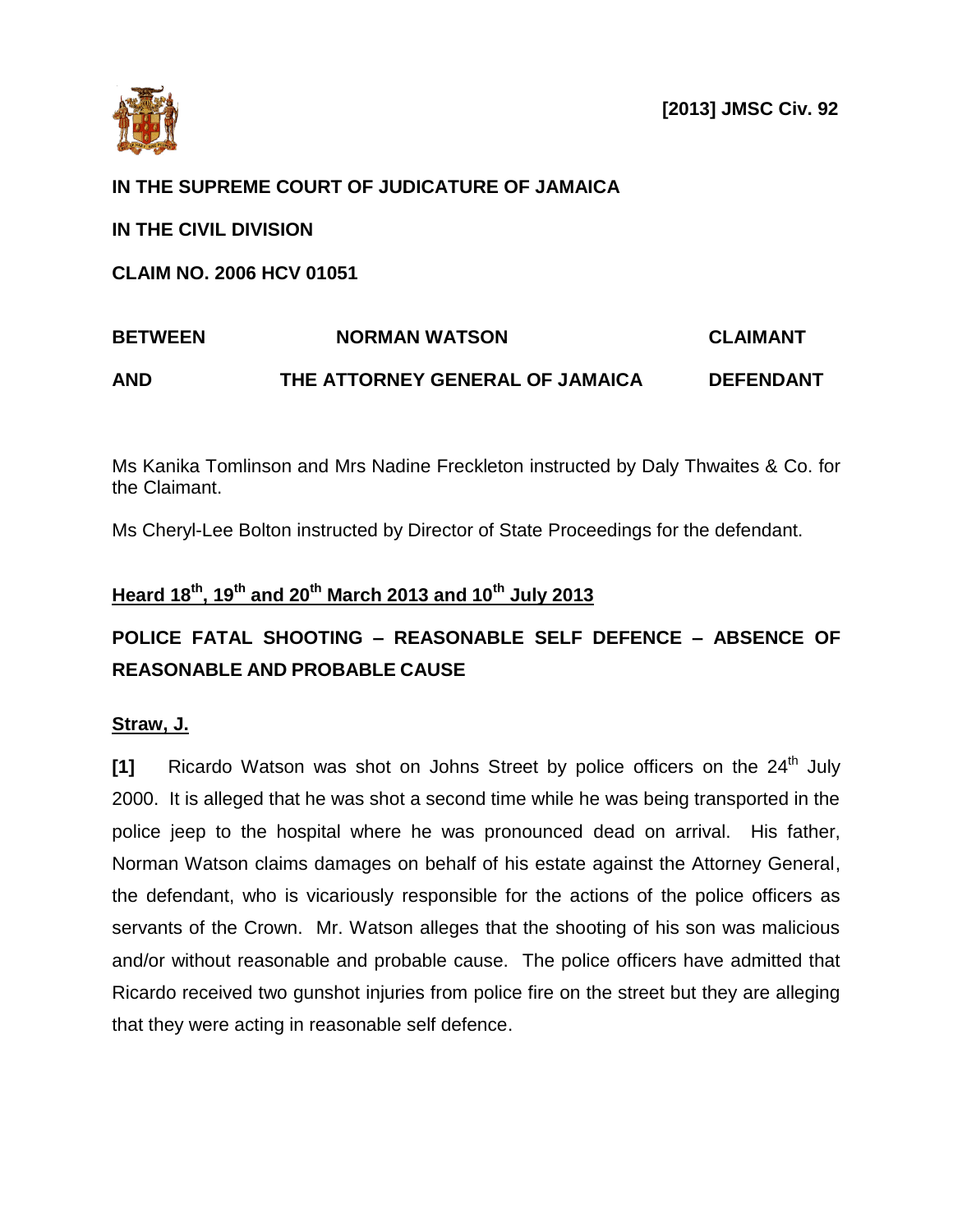**[2]** There are two major issues for determination. Firstly, whether the police officers had reasonable and probable cause to shoot Ricardo. Secondly, if there was no reasonable and probable cause, what is an appropriate award of damages under the Fatal Accidents Act for the benefit of his dependants and The Law Reform [Miscellaneous Provisions] Act for the benefit of his estate.

## WAS THERE REASONABLE AND PROBABLE CAUSE FOR THE SHOOTING?

**[3]** There are several factual issues that must be carefully assessed in order to reach a determination. Ricardo's death was tragic. He was a young man who should have had the opportunity to live a fruitful and productive life. His family members have suffered loss and trauma but the court cannot render a decision based on sympathy. The claimant has the burden to prove that there was no reasonable or probable cause on a balance of probabilities.

**[4]** There is a great divide between the witnesses on both sides in relation to the circumstances surrounding Ricardo's death. However, both parties agreed on expert evidence contained in the post mortem report and the ballistic and forensic certificates.

## SUMMARY OF CLAIMANT'S CASE

**[5]** The claimant relied on three witnesses in relation to the issue of liability. Mr Vincent Lee, the stepfather of the deceased, Barbara Douglas and Raquel Taylor, the mother and sister of the deceased respectively. Mr Vincent Lee's evidence is critical as he is the only eye witness to the actual shooting. His evidence is that on the day in question at about 10:45 a.m., he drove to Johns Street to pick up Barbara Douglas. He stopped the car about twenty feet from #24a. Ricardo was inside his gate at #20 standing on the other side of the road.

**[6]** He then came out of his car and called Ricardo. They met each other half way and he asked Ricardo to call his mother. Ricardo stepped three feet away and then he saw a police jeep turn onto the said street. The jeep stopped and a police man in the back seat shouted to Ricardo, "come yah bwoy." Ricardo stopped by #24a. He saw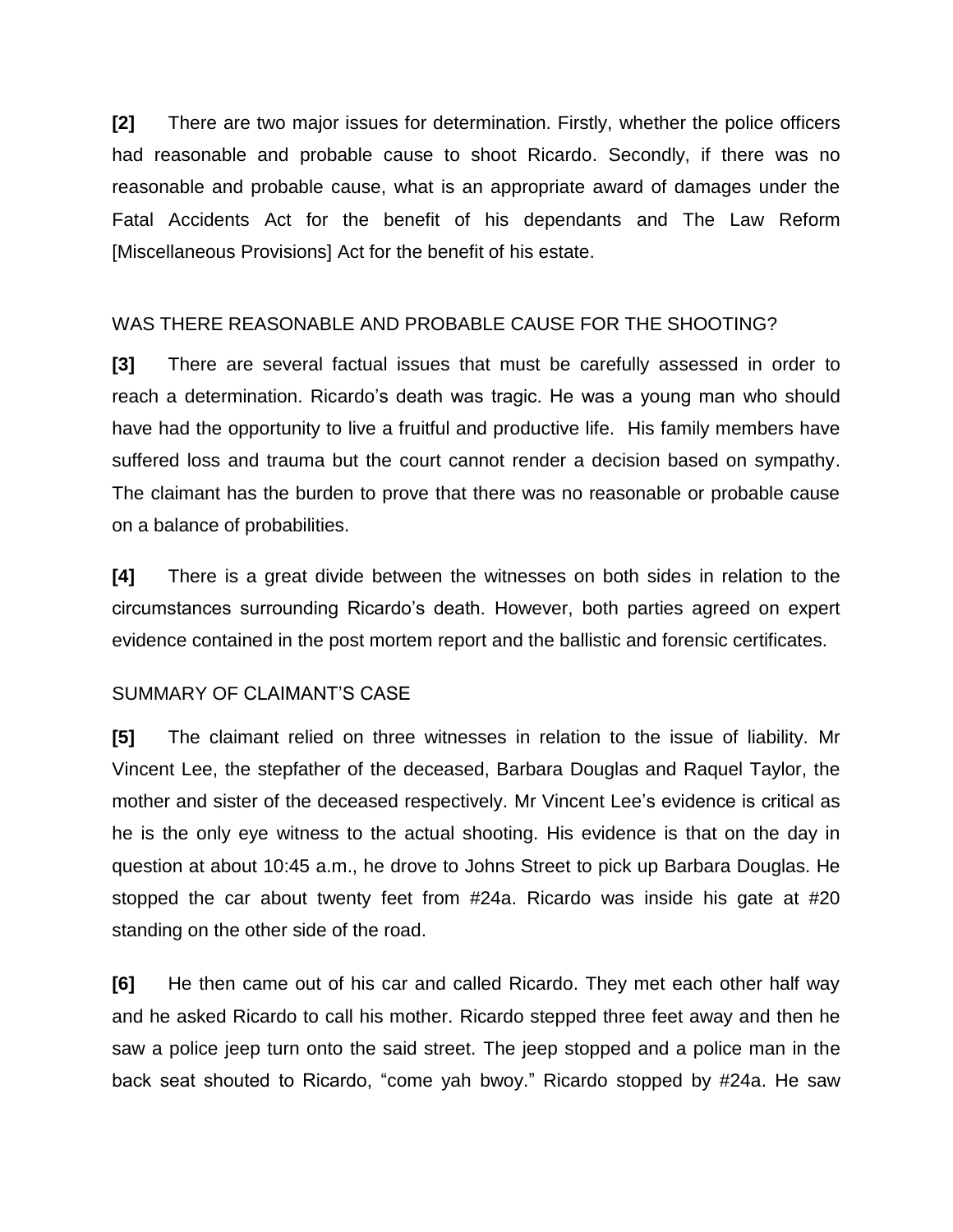three police officers in the jeep, one in red seam and two [including a female] in blue denim. The male officer in the denim came out of the jeep with a firearm in his hand. The other two also came out and they all made a semi circle around Ricardo.

**[7]** He further stated that Ricardo was pushed against the wall with the firearm pointed at his chest. The police officer was arm's length away from him. At this time, Mr Watson was six feet away but the backs of the police officers were turned to him (Lee) and he could not see into the circle. The female officer shouted "shoot the bwoy." The other male officer said "don't kill the youth." He then heard an explosion and saw Ricardo lying on the ground. He could taste the gunpowder. The police officers then lifted Ricardo up, threw him in the back of the police jeep and drove off.

**[8]** Mr Lee stated that he drove behind the jeep. When it reached the intersection of Water Street and Johns Street, he heard another gunshot coming from the jeep. He picked up Barbara [who was by then standing on Johns Street] and drove to Kingston Public Hospital. About ten minutes later, the police jeep arrived. Ricardo was pronounced dead by a doctor fifteen minutes later. Mr Lee stated that Ricardo had no firearm and the police officers took no weapon from his hand.

## THE EVIDENCE OF BARBARA DOUGLAS AND RACQUEL TAYLOR

**[9]** None of these witnesses were on the scene at the time of the shooting. However, they support the evidence of Mr Lee to the extent that they only heard one explosion and rushed out on the street. Racquel stated that she heard an explosion and ran outside while she was at her home at #20 Johns Street. She looked down the road in the direction of #24 and saw a man lying in the trunk of a police car. The man in the trunk said, "Officer a whey me do." At that point she realized it was her brother. He was screaming and crying for help. She went up to the jeep and asked the female officer what he had done several times. Her only response was to say, "Kill him and done." The police officer who was sitting at the back of the jeep said "a kill a going kill him." They drove off. She tried to follow the jeep but was unable to keep up.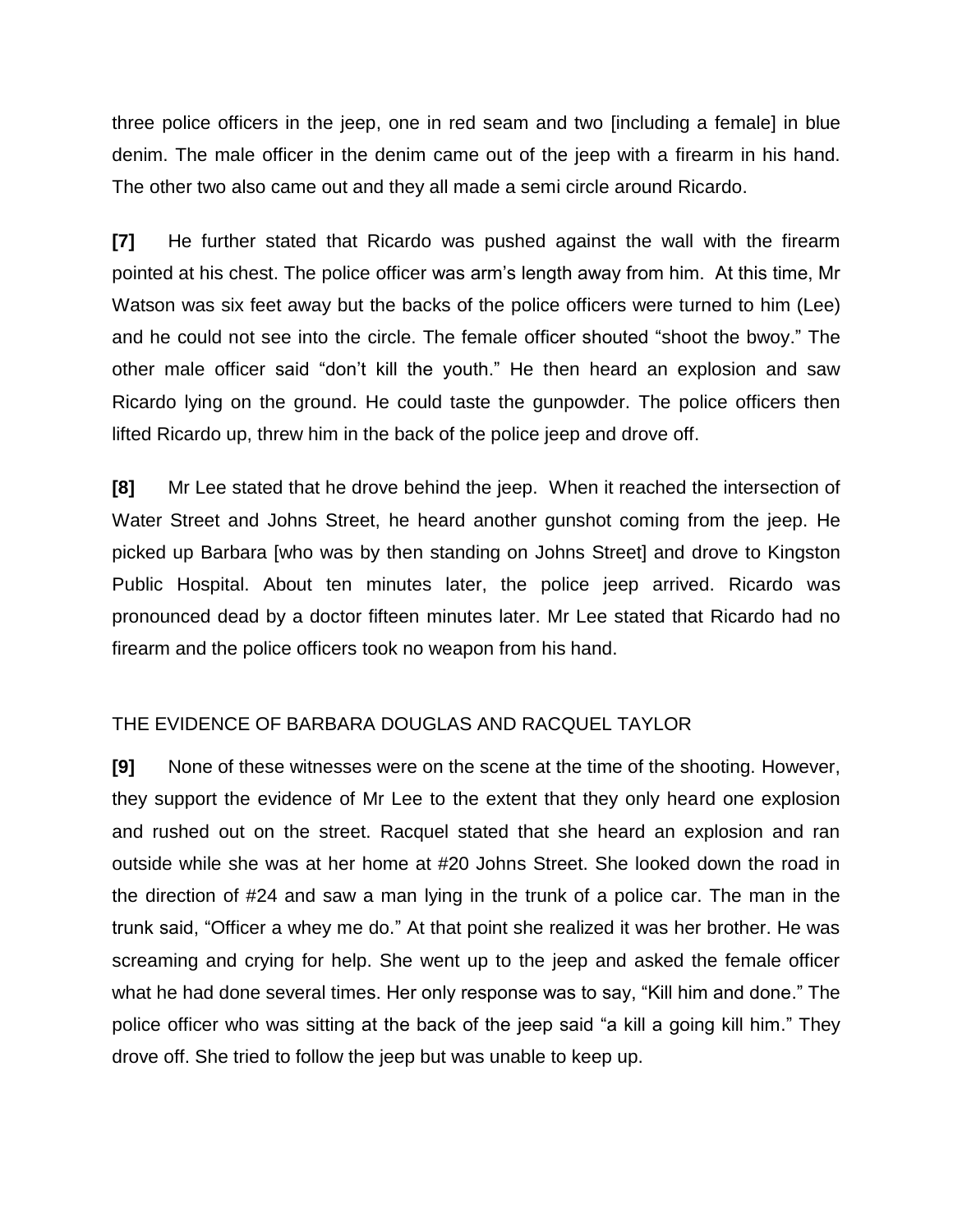**[10]** She told the court that she could not say if a firearm was removed from her brother when he fell to the ground. She also stated that she did not see her stepfather, Vincent Lee, during the incident, but she was not paying him any attention. She cannot say if Lee was following the jeep and she did not see her mother on Johns street after the jeep went away.

**[11]** Ms Douglas heard a single explosion while she was at #11 Johns Street. She then heard her daughter screaming. She ran to the gate and looked out and about four houses down, she saw a police man holding one of Ricardo's arm and another holding one of his legs. They threw him into the back of a jeep which was facing her but before she could get to where they were, the jeep drove past her. After the jeep passed, she heard a shot coming from the direction where the jeep had gone. She started to run towards the bottom of Johns street when she saw Vincent. She got into his vehicle and they drove to Allman Town Police Station. However the jeep was not seen so they went to the Kingston Public Hospital. About ten minutes later the jeep arrived. She looked into the jeep and saw Ricardo on the floor. He kicked two times. A doctor came out five minutes later and pronounced him dead.

**[12]** It is the evidence of Ms Douglas that she did not see Racquel when she came outside. She did not see her running behind the jeep. After the jeep passed, she was so concerned with running down the street towards the lower end of Johns street, that she saw no one. Allman Town police station is situated at the lower end. She ran down instead of up because she wished to see if the jeep would come around by the other end of the police station. She did not see when Ricardo got shot, she did not see when he fell to the ground and she cannot say if a firearm was recovered from him.

## SUBMISSIONS OF CLAIMANT'S ATTORNEY

**[13]** Based on this evidence, the claimant's attorney, Ms Tomlinson, has asked me to make the following findings and inferences:

Ricardo was standing alone when Mr Lee came and before the police jeep arrived.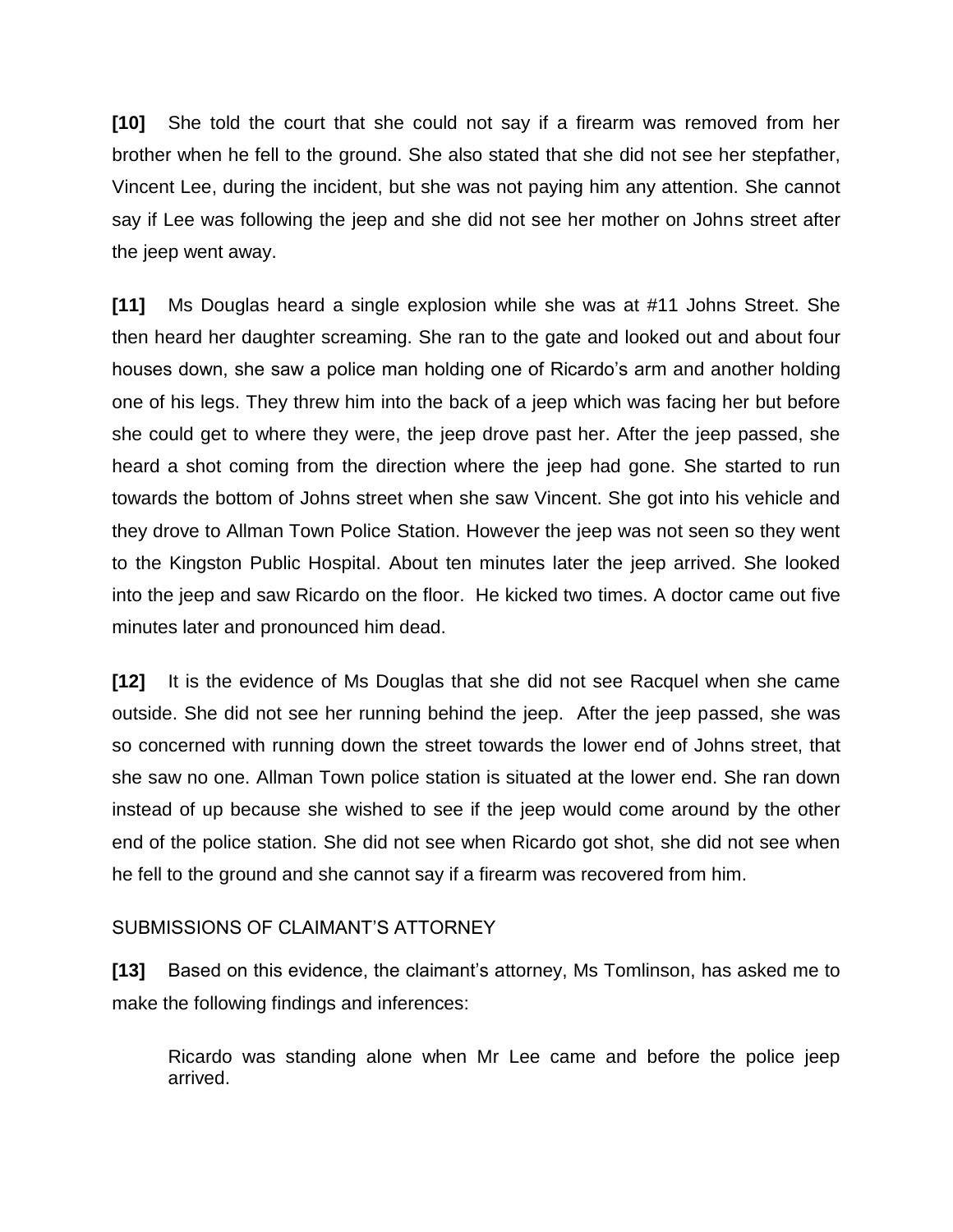He was surrounded by the police officers. He had no firearm and none was taken from or near his body.

He was shot once by a male officer and his body placed into the jeep. At that point he was still alive.

The jeep was driven away and shortly after, a second shot was heard coming from the direction of the said jeep. The inference to be drawn is that he received the second gunshot injury while he was in the jeep.

Since Mr Lee was able to arrive at the hospital before the police jeep, the police officers delayed in taking him to the hospital. The inference to be drawn is that the delay was to allow them to accomplish some nefarious activity in relation to Ricardo.

## INCONSISTENCIES AND DISCREPANCIES IN THE EVIDENCE OF THE CLAIMANTS' WITNESSES

**[14]** It is the opinion of the court that there are some troubling issues related to the above evidence. Mr Lee puts himself within six feet of Ricardo when he was shot, yet he does not speak of Raquel coming on the scene and speaking to the officers. In fact, he said he heard no one say anything to the police. He did however say that he saw Racquel running behind the jeep and that she appeared hysterical, she was not speaking ,only crying, yet he did not pick her up as he was driving. He followed the jeep within a minute of it moving away. He explained that he did not mention her in the statement as Ricardo was the most important one.

**[15]** Racquel testified that she did not see Vincent at all. While her state of mind could be the explanation for her not being aware of her mother and Mr Lee driving behind the jeep, she ought to have at least seen Mr Lee at the time Ricardo was placed in the trunk. It is also inconceivable that Ms Douglas would not have seen her daughter running behind the jeep as she ran towards it and then it passed her.

**[16]** Secondly, I find that Mr Lee is not a reliable or credible witness in relation to several material issues. Under cross–examination, he said he could see who shot Ricardo and identified him as the male officer in the blue denim. He denied attending the Coroner's Court on the  $22<sup>nd</sup>$  October 2003 and giving contrary evidence. He said he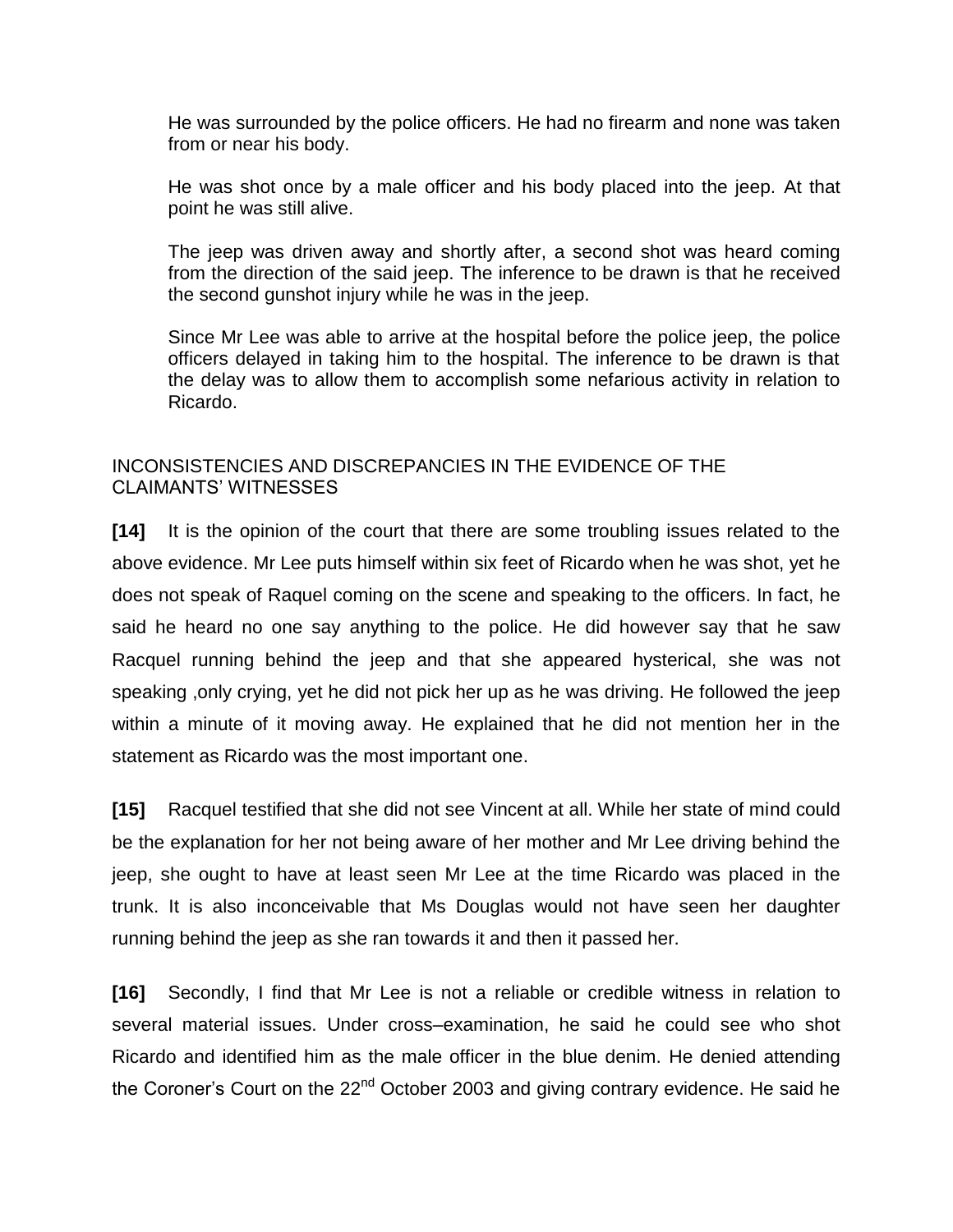did not attend any such court. He was shown a deposition with his alleged signature and denied it was his. The Coroner, Mr Patrick Murphy was called as a witness by the defendant and testified of Mr Lee's presence and the giving of his testimony and that he affixed his signature to the deposition which was duly witnessed on the 22<sup>nd</sup> October, 2003.

## INCONSISTENCIES OF MR LEE

**[17]** In particular, several inconsistencies were revealed between Mr Lee's evidence during the trial and at the inquest. He told the Coroner's Court that he was sitting in his car approximately ten – fifteen feet away, no more than twenty, when Ricardo was shot and that the police officers were not in his line of sight. However, he told this court that he had come out of his vehicle, he was six feet away from the police officers and Ricardo and could see clearly. He also stated that one of the police officers fired a shot but he cannot say which one, which is contrary to what he said in evidence at the trial.

## DISCREPANCY BETWEEN MR LEE AND MS TAYLOR

**[18]** There was also a discrepancy of some significance between Racquel and Mr Lee's evidence. She lived at #20 with Ricardo and her father, Norman. She stated it was about 10:45 a.m. that she heard the explosion while she was at home. About 10:30 a.m., Ricardo was at home sleeping. A male person called him. She spoke to him and he went away and came back five minutes later and called Ricardo. Ricardo eventually went outside. He was not in the yard but outside. She was sweeping the yard and she was outside in the yard. However, Mr Lee puts him standing inside the gate of the yard.

**[19]** She denied that at the coroner's inquest, she puts Ricardo at home sleeping between 10:30 and 10:45 a.m. and that it was at 10:45 a.m. that he was called. She however admits that her evidence on that previous occasion was to the effect that it was at 10:45 a.m. that she was outside and someone called her brother. The relevance of this is that the police witnesses have stated that they saw Ricardo on the street with two other men.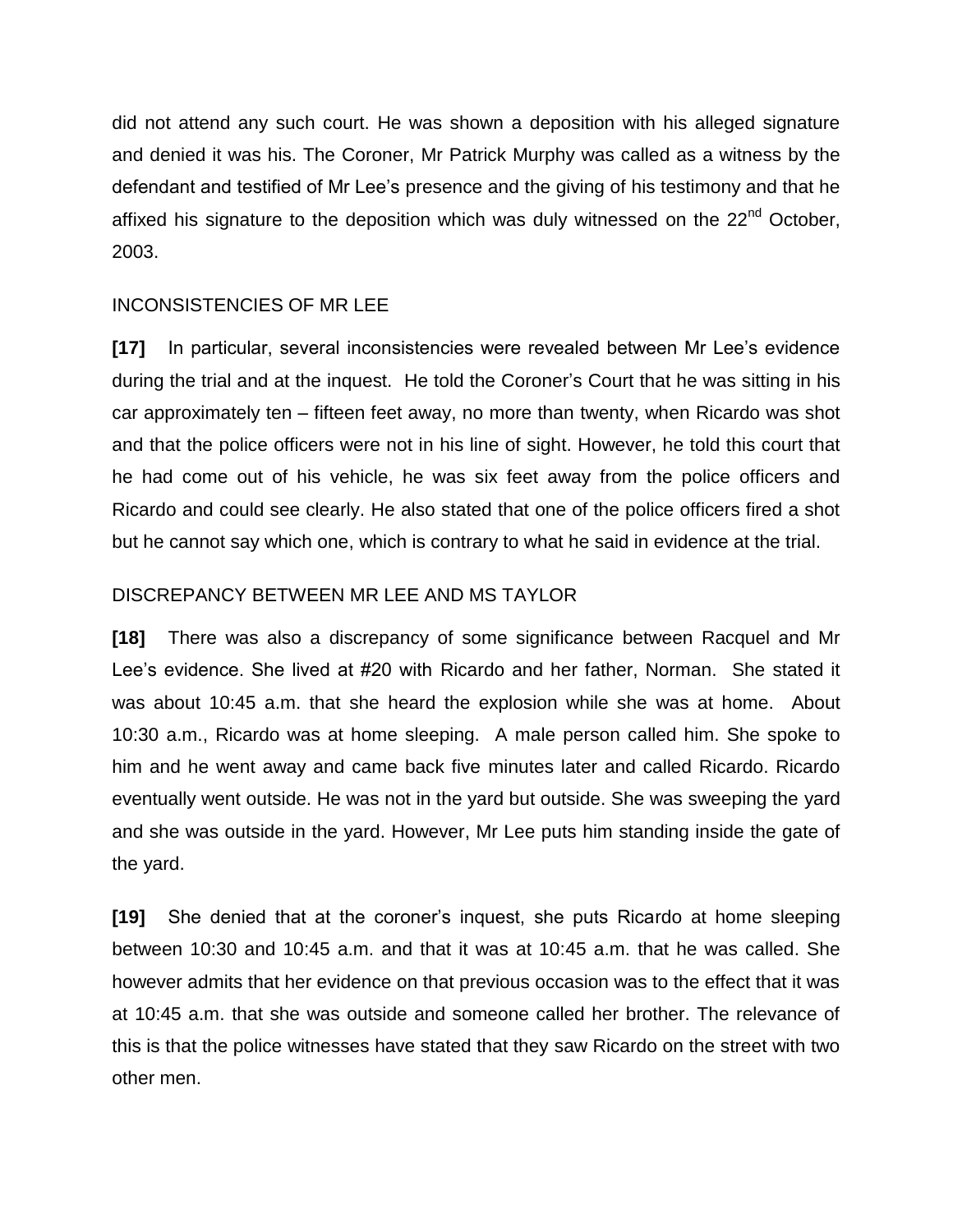#### EVIDENCE OF THE DEFENDANT

**[20]** The defendant is relying on the evidence of woman sergeant Jaqueline Ricketts and Inspector Courtney Lilly [two of the three police witnesses who were part of the police party responsible for the death of young Ricardo]. Both Ricketts and Lilly essentially gave similar evidence as to the circumstances surrounding his death.

**[21]** Both were part of a mobile patrol including one corporal Baldwin Johnson [who has apparently left the constabulary force and is not available to give evidence]. At about 10:30 a.m. they were travelling in a marked service vehicle along Johns Street, when three suspicious men were observed on the said street. Two were stooping and one {the deceased} standing. The unit stopped and they all got out and proceeded towards the men. Two ran and the deceased pulled a handgun from his waist and fired in their direction. The witness, Ricketts, stated that she took cover, then heard other explosions. She indicated it was more than three, but cannot say whether four or five. She was armed with a M16 rifle but did not discharge her firearm. She further stated that the rifle was in her hand, slung across her chest with the mouth to the side. Inspector Lilly stated that he also took cover. He cannot say if any of the other two police officers fired. He got down on the road when Ricardo started firing. Ricardo fired two shots and he fired one shot. At this time he would have been three to five feet from Ricardo. He also stated that he cannot say where his colleagues were exactly when he took cover. It is also his testimony that the guns of the police officers were drawn as they approached the men. It is to be noted that he said that he did not really hear another return shot apart from his.

**[22]** Both witnesses said they saw Ricardo fall to the ground and that the firearm dropped from his hand. They rushed towards him and observed he was injured. Corporal Johnson took up the firearm. Ricardo was placed in the police unit and rushed to the Kingston Public Hospital where he was pronounced dead. Both indicated that they had no conversation with Ricardo or anyone else.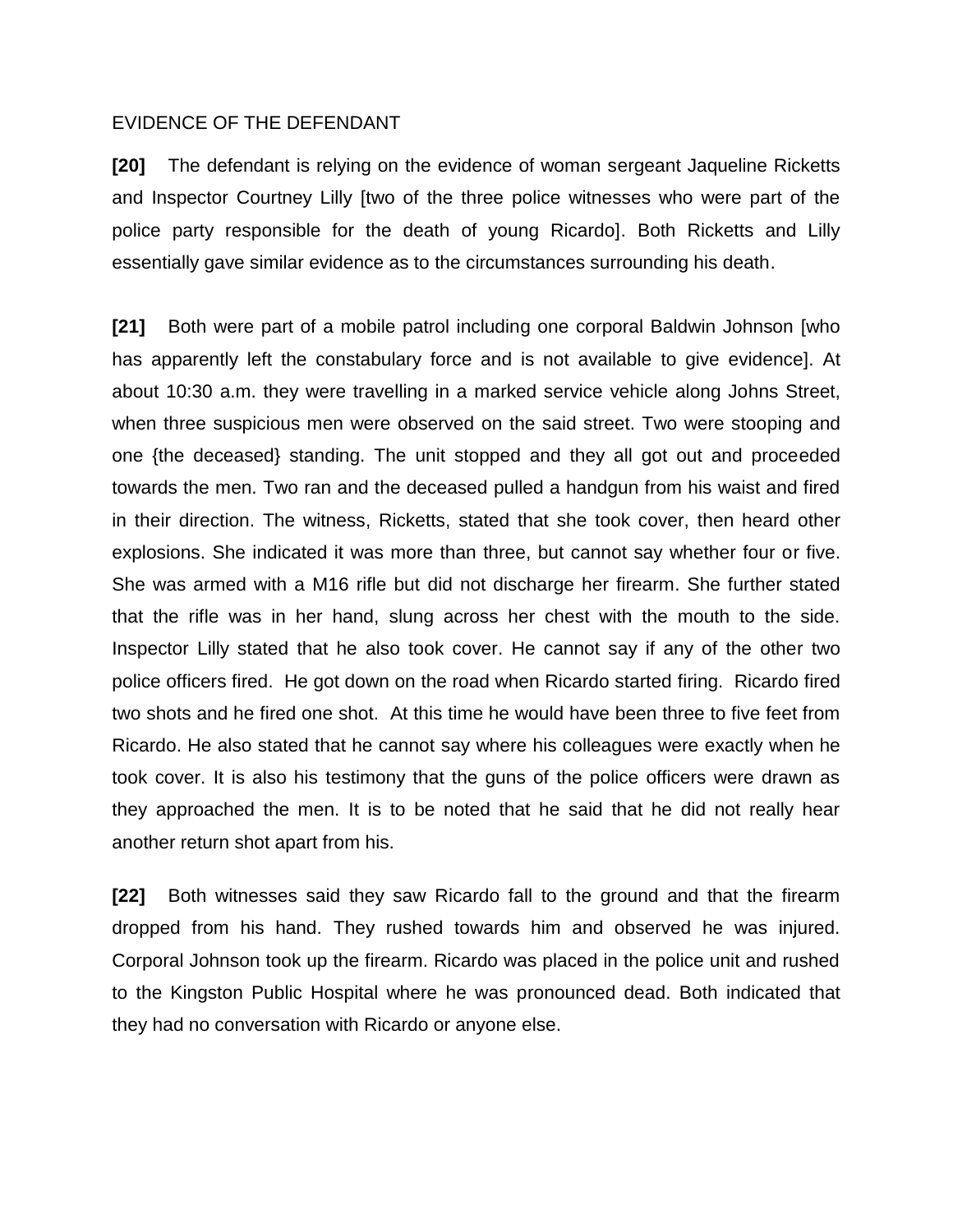**[23]** All three police officers then went to Kingston Central Police station where the firearm was examined. It bore the serial #BBZO523 and contained two live rounds and two spent shells which were handed over to the Crime Officer at the said station. All their hands were swabbed.

**[24]** Woman Sergeant Ricketts stated that she did not recall any female asking what her brother had done and in fact, she saw no other persons around when Ricardo was placed in the vehicle. Inspector Lilly indicated that no female approached any of them on the day in question.

**[25]** Woman Sergeant Ricketts also told the court that she could not explain why the ballistic certificate indicated that her weapon had been recently fired and could have been fired on the 24<sup>th</sup>. She obtained the weapon that morning for the purposes of patrol and it had not been under her control before that time. She returned the same amount of ammunition that had been issued to her at the commencement of the patrol.

**[26]** It was suggested to her that one of them shot Ricardo on the way to the hospital and that a gun was placed in his right hand. She denied that such collusion took place and further stated that it took them five to seven minutes to arrive at the hospital.

## EVIDENCE OF DSP PATRICK BENNETT

**[27]** Deputy Superintendent Patrick Bennett was stationed at the Bureau of Special Investigations at the relevant time and was assigned on the  $24<sup>th</sup>$  July 2000 at about 11 am to investigate this fatal shooting. He has supported the evidence of Ricketts and Lilly to the limited extent that he confirmed that he received from Constable Roache of the Kingston Central station, the Smith and Wesson revolver #BBZ0523, two .38 cartridges and two .38 cartridge casings that was allegedly taken from the deceased. Constable Roache was the initial investigator. DSP Bennett stated that he also received weapons from Johnson, Lilly and Ricketts. These were a 9mm Browning pistol #245NV57887 [Lilly], a 9 mm Browning pistol #2455555NW76696 [Johnson] and an M16 #9602827 [Ricketts].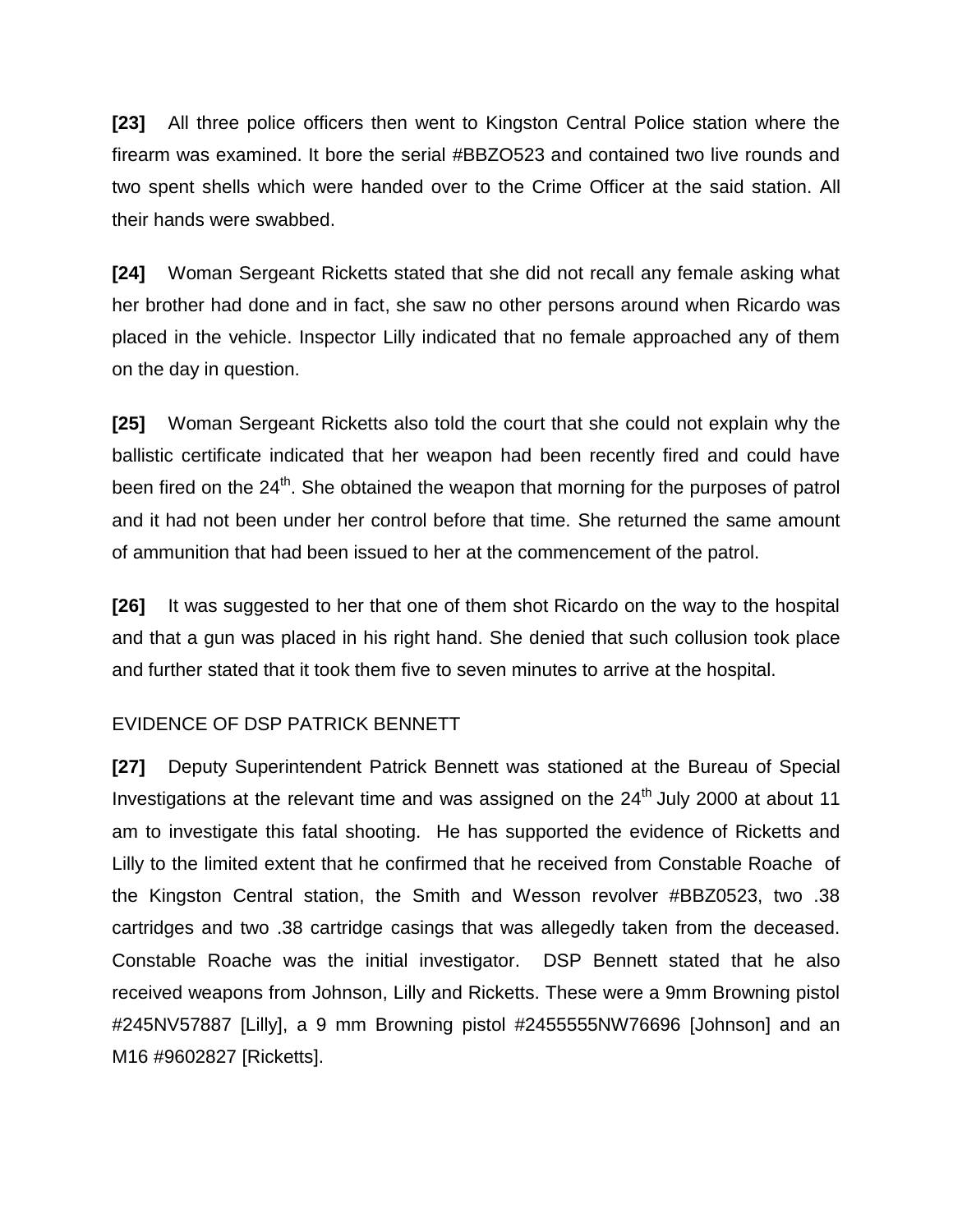**[28]** He stated that he took all four weapons and ammunitions to the ballistic expert for testing on the same day and received a certificate. In the furtherance of his investigations, he received from Detective Wayne Butler on the 25<sup>th</sup> of July, a receipt from the forensic laboratory with respect to swabbing from both Johnson and Lilly and a receipt with respect to swabbing done on the deceased. He visited the scene and obtained several statements from eye witnesses. On the  $17<sup>th</sup>$  August 2000, he attended the post mortem examination of Ricardo Watson which was conducted by Dr. E. Seshaiah.

**[29]** He also stated that he visited the Criminal Records Office where a trace was conducted on the firearm #BBZ0523 and that it was revealed that the firearm was stolen from a security guard on the  $3<sup>rd</sup>$  November 1998. He later obtained ballistic and forensic certificates in relation to the four firearms and the swabbing done in this matter.

**[30]** Based on the evidence presented, the defendant's attorney, Ms Cheryl-Lee Bolton, has asked the court to find that the police officers were acting in self defence and fired two shots which resulted in Ricardo's death. Ms Tomlinson, on the other hand, has submitted that the evidence of the police officers is lacking in clarity and content. She has referred the court to the fact that Ricketts stated that her hands were swabbed but there is no reference on the forensic certificate in relation to any such sample. Secondly she has stated there are discrepancies in the evidence as to the amount of explosions heard. She also pointed out that Inspector Lilly stated that he was not aware that the deceased was shot twice although he assisted in putting him in the jeep. Finally, she also stated that the evidence from the police witnesses indicate that Ricardo was still alive when he was placed in the jeep.

## THE SCIENTIFIC EVIDENCE

#### **The Post Mortem Report**

**[31]** The post mortem report reveals that there were two gunshot wounds, one on the right side and the other on the left side of his chest without gunpowder markings. The cause of death is listed as multiple gunshot wounds. The absence of gunpowder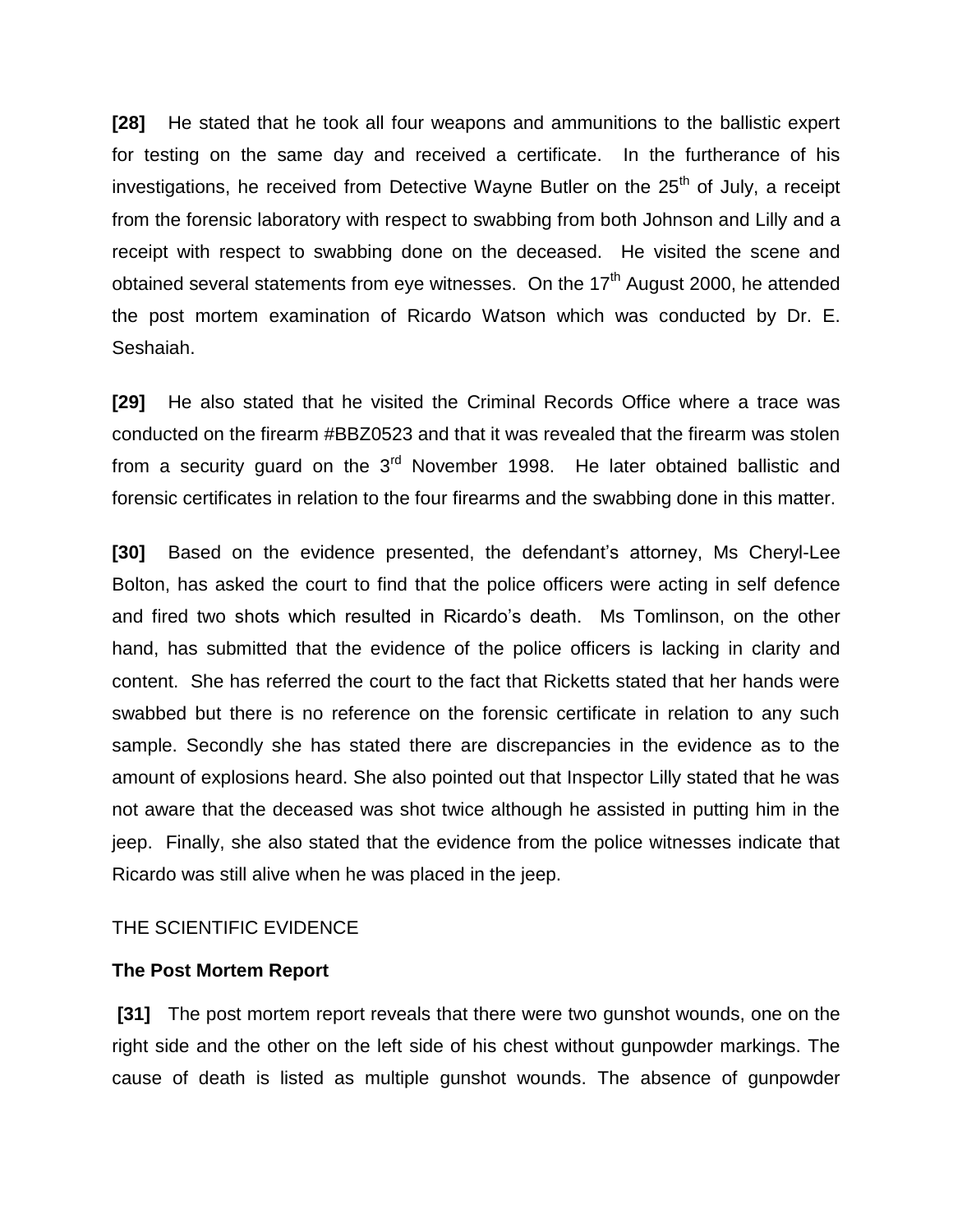markings is an indication that the firearm or firearms that discharged these bullets were not in close range to Ricardo's body, that is, the gun or guns would have been at least eighteen inches away. This is important, because Mr Lee places the police officers at arm's length away [in relation to the first shot] from Ricardo with the gun pointed at his chest. It is more likely therefore that at least one injury would have been close range.

**[32]** The post mortem report also lacks sufficient information in relation to certain details. It is not indicated whether any bullets were recovered from the body of the deceased. However, Deputy Superintendant Bennett testified that no bullets were recovered by the doctor. If any had been recovered, there could be tests to indicate what weapon or weapons were used to inflict the wounds. This evidence could assist in confirming the person or persons who shot Ricardo. There is also no indication as to how long Ricardo would have survived before expiring from his wounds. The fact that he may have been still alive while in the jeep is not cogent evidence, without more, that he only had one gunshot injury at that time.

## **The Ballistic Certificate**

**[33]** The ballistic expert, Deputy Superintendent Sydney Porteous, received the four firearms and ammunitions described previously on the  $24<sup>th</sup>$  July 2000. It was his opinion that all four weapons showed indications that they were fired and this could have been on the 24<sup>th</sup> July 2000. This evidence of course does not confirm that those weapons were fired that day. However, Inspector Lilly has confirmed that he fired one shot. Woman Corporal Ricketts has said she did not. Other shots were heard and the inference that the court is being asked to draw is that Corporal Johnson also fired. In fact, Mr Lee has said that he did. The firearm allegedly recovered from Ricardo could also have been fired that day. The police witnesses have said that it was. Mr Lee has said he had no such weapon.

**[34]** In relation to the ammunition allegedly recovered with the said Smith and Wesson, the expert has stated that the two unexpended cartridges were for use in the said Smith and Wesson and similar firearms. He further stated that an examination of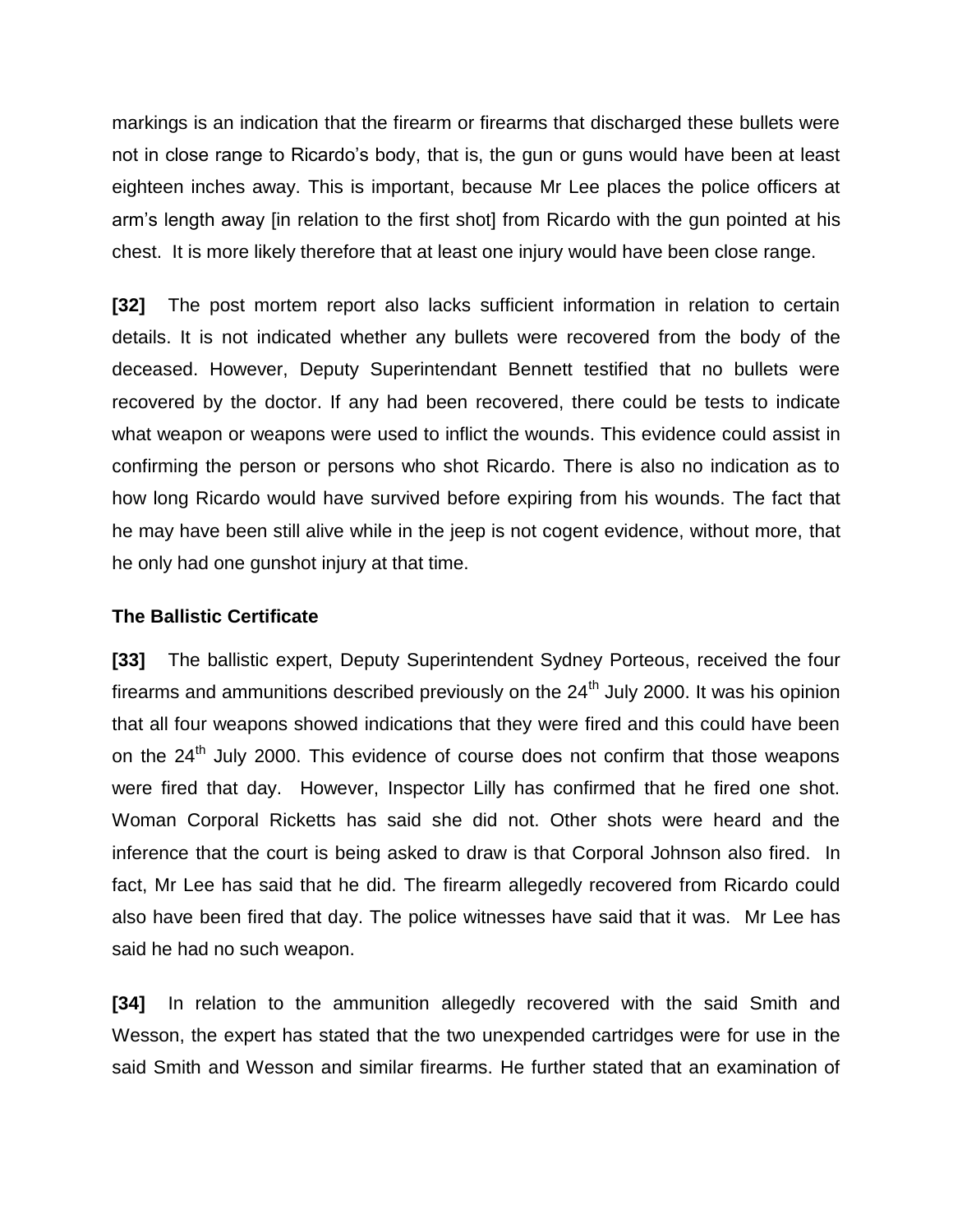the two expended cartridge cases revealed that they were fired and their bullets discharged from the said firearm.

**[35]** Ms Tomlinson has submitted that the court should draw the inference that the gun was planted by the police to implicate Ricardo. There are two difficulties however to be surmounted with such a scenario. The firearm was turned over to Central Police station when the three police officers reported there after leaving the hospital on the 24<sup>th</sup>. By 11 a.m., Deputy Superintendent Bennett had been assigned to investigate the shooting and went to Central Police Station, where the said firearm and rounds as described were handed over to him. There is no indication of exactly what time this actually took place but, suffice it to say, he took it to the forensic laboratory on the same day. It would appear therefore that the said firearm and ammunition would have been in the custody of Central Police Station between 10:30 a.m. and 11 a.m.

**[36]** Secondly, Deputy Superintendant Bennett's evidence is that the said gun had been reported stolen from 1998 and if it had been recovered and in police custody previous to the  $24<sup>th</sup>$  of July 2000, this would have been revealed during the trace of the firearm. He stated also that this information would also have been disclosed at the ballistics laboratory. While it may not be theoretically impossible for the police officers to have done what Ms Tomlinson has suggested, it does require a wide stretch of the imagination to draw this inference, given the circumstances as outlined. This is even more so when one considers that they would have had to discharge two rounds from the Smith and Wesson before handing it over, based on the findings of the ballistic expert.

**[37]** It is clear that the evidence presented by the defendant does leave some issues unresolved. There is no documentary evidence to state how many rounds, if any were discharged by each police officer. However, Deputy Superintendant Bennett stated that his investigations of the records revealed that there was consistency with what the police officers reported to him. Secondly, Inspector Lilly states that he would have been about five feet from Ricardo when he was fired upon. The evidence is that the police officers were not wearing bullet proof vests, yet none of them were injured. However,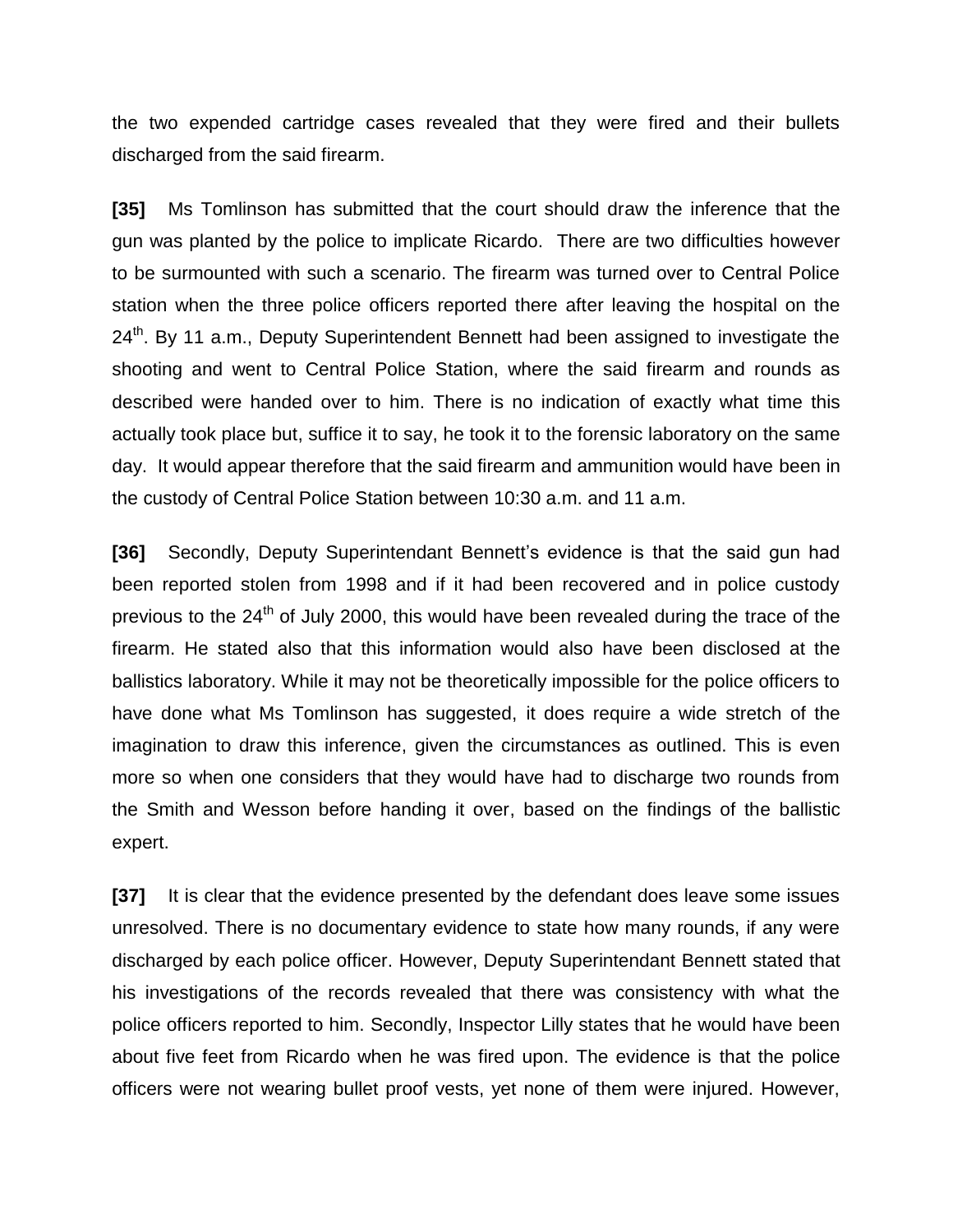the cumulative effect of the evidence is to suggest that it is more probable than not that the firearm was recovered in the circumstances outlined by the police officers. At the end of the day, there is some cogency to the evidence that Ricardo had a firearm in his possession.

## **The Forensic Certificate**

**[38]** This evidence reveals that swabs were taken from the hands of Corporal Johnson, Inspector Lilly and the deceased, Ricardo Watson. Johnson had gunshot residue on his right palm, left palm and right back hand. Lilly had the residue on his left palm. The level of gunshot residue is not indicated. Ricardo had elevated levels of the residue on his right hand back and trace level on the left hand back. No issue has been taken with the integrity of any of the above samples. The court is therefore entitled to treat the forensic evidence as a factor to be taken into consideration in the determination of this matter. **Chris Brooks v R**, SCCA.103/2008 [per Morrison JA 47,48]

**[39]** Ms Tomlinson has advanced the theory that since Mr Lee testified that the police officers formed a semi circle around the deceased, pushed him against a wall and shot him within close range, the court could draw the inference that the residue was transferred from the hand or clothing of one of the officers. In the alternative, she submitted that the possibility exists that the police officers placed a gun in the right hand of the deceased and discharged a round while they delayed in taking him to the hospital. The court was referred to an article "THE CURRENT STATUS OF GSR EXAMINATIONS'' by Michael Trimpe [via a website address] which made reference to the fact that gsr particles can be removed easily from surfaces and transferred to another surface or from one person to another.

**[40]** Ms Bolton referred the court to the evidence of the forensic expert, Mrs Marcia Dunbar, in **Chris Brooks** (para. 59), who testified that elevated levels of gsr would arise from firing a firearm or being in the direct path of gunshot residue as it is emitted from a firing firearm within a distance of nine inches. This is in comparison to trace level which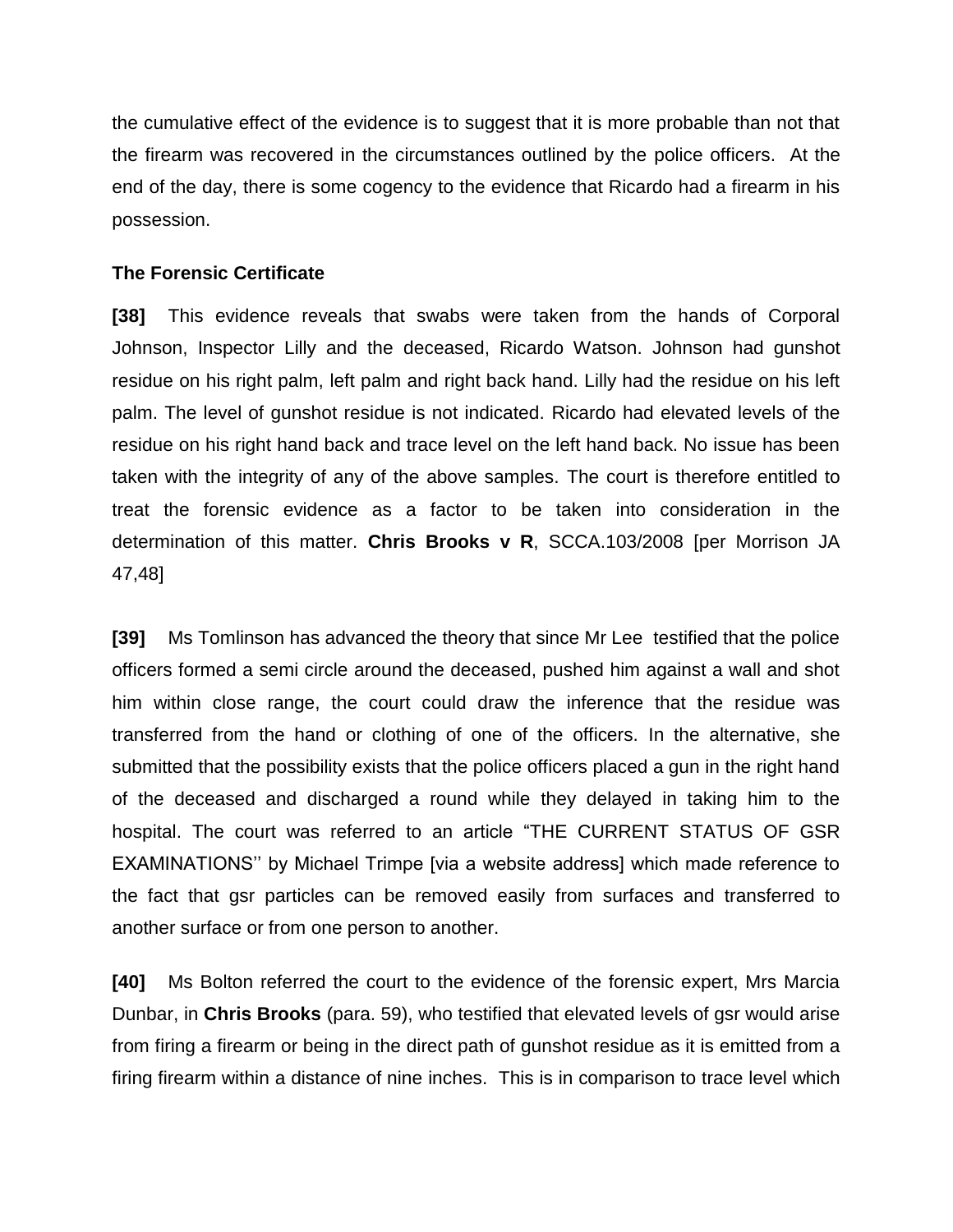can result from secondary transfer. Counsel also pointed out that the author in the above mentioned article spoke to gunshot residue generally and did not specifically examine the different levels and possible methods of deposit.

## **The Effect of Elevated Level of GSR**

**[41]** There is an unchallenged finding of elevated level of the residue on Ricardo's right hand. Bearing in mind the evidence in **Chris Brooks**, there are two possible scenarios to explain this finding. Ricardo fired a firearm within a couple hours of his hand being swabbed or he was in the path of gunshot residue as it was emitted from a firing firearm within a distance of nine inches. If the police officers manipulated his hand to discharge a firearm, then one would expect this to be connected with another shot being discharged. There is no evidence to support a third explosion. If the manipulation took place within the police vehicle as the 'second explosion' then one would expect to see gunpowder deposits around the area of one of the injuries. This is associated with a gun discharged at close range. In essence, the court is being asked to enter into the realms of speculation as the post mortem report is to the contrary.

**[42]** While the evidence of the elevated residue is not positive proof that Ricardo fired at the police at the time alleged, it certainly strengthens the case presented by the defence that he had a firearm in his possession. The defendant has also said that 'we have the solution to the mystery, that is, he fired at the police.'

## THE LEGAL STANDARD

**[43]** Based on section 33 of The Constabulary Force Act, the burden of proving the absence of reasonable and probable cause rests with the claimant.

> *Every action to be brought against any constable for any act done by him in the execution of his office, shall be an action in the case for a tort; and in the declaration it shall be expressly alleged that such act was done either maliciously or without reasonable or probable cause; and if at the trial of any such action the plaintiff shall fail to prove such allegation he shall be nonsuited or a verdict shall be given for the defendant.*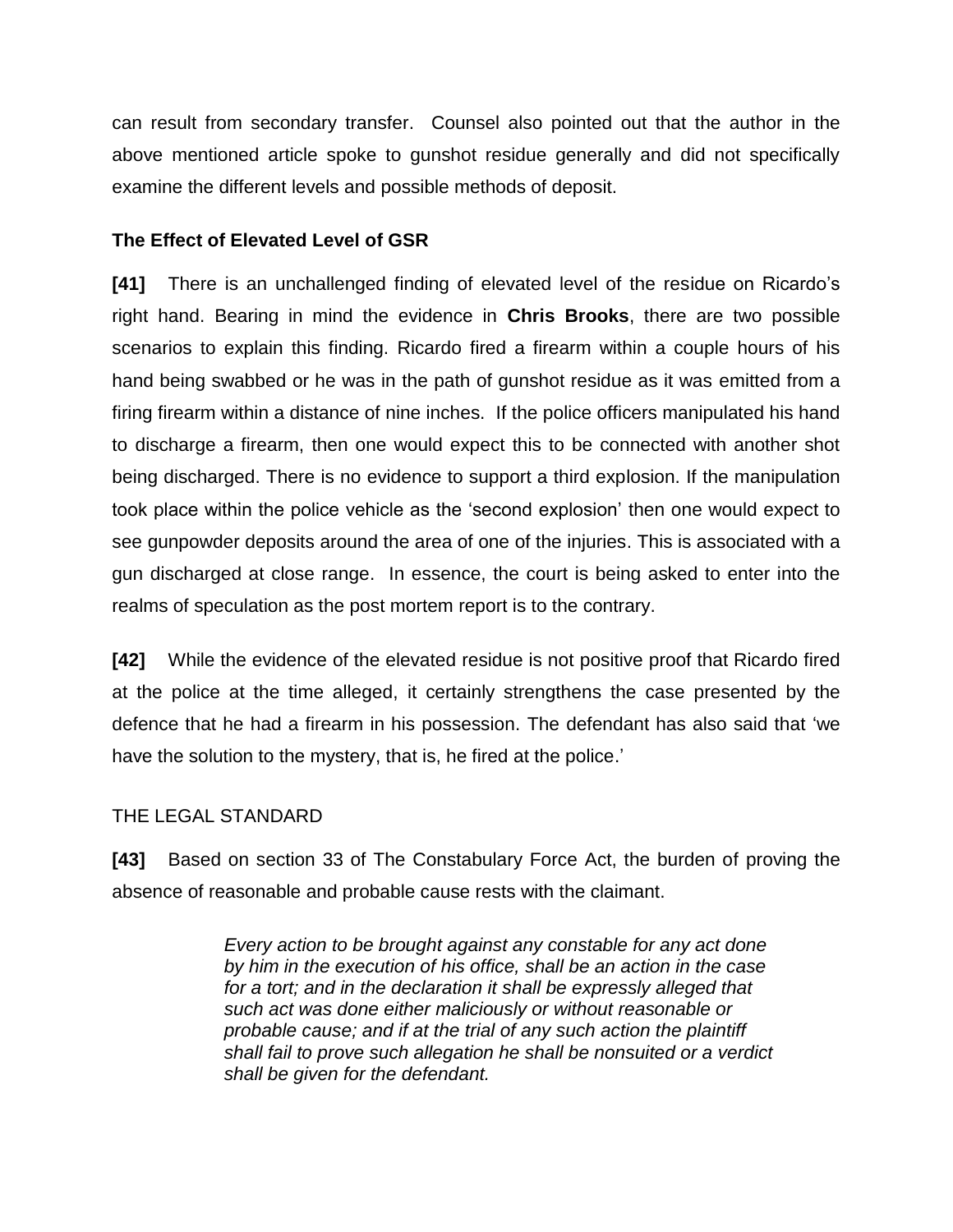## **Has the Claimant Discharged this Burden?**

**[44]** The police witnesses have testified that they discharged their firearms after the deceased pulled a firearm and fired at them. The duties of the police [as authorized by virtue of section 13 of the above act] include the duties to keep watch by day and night, to preserve the peace and to detect crime.

**[45]** In **Sigismund Palmer v The Queen** 1971 A C, 815, pg 831 G-H, Lord Morris of Borth-V-Gest examined the issue of self defence:

> "If an attack is serious so that it puts someone in immediate peril then immediate defensive action may be necessary. If the moment is one of crisis for someone in imminent danger, he may have to avert the danger by some instant reaction. If the attack is all over and no sort of peril remains, then the employment of force may be by way of revenge or punishment.

> If there is an attack and it is reasonable necessary to mount a defence, it is not expected that the person being attacked will be able to weigh to a nicety the exact measure of necessary action." (pg 822A-B)

**[46]** If I were to accept the evidence of Mr Lee, then it is clear that the police officers discharged their firearm without reasonable and probable cause. However, as I indicated previously, I am unable to accept Mr Lee as a reliable and credible witness. While he is supported by Barbara and Raquel to some extent, their credibility is also questionable. So the court would be looking for some independent evidence to elevate the claimant's case to the standard of the balance of probability.

**[47]** At the end of the day, bearing in mind all the above circumstances, the cumulative effect of the scientific evidence and the absence of any other evidence to support the theories of the claimant, this court is of the opinion that he has failed to prove that the police officers shot Ricardo maliciously or without reasonable and probable cause. The claimant has not succeeded in challenging the evidence that the officers met force with force and were acting in reasonable self defence to the degree necessary to prove his case. In light of this, I will not proceed to any assessment of damages to be awarded.